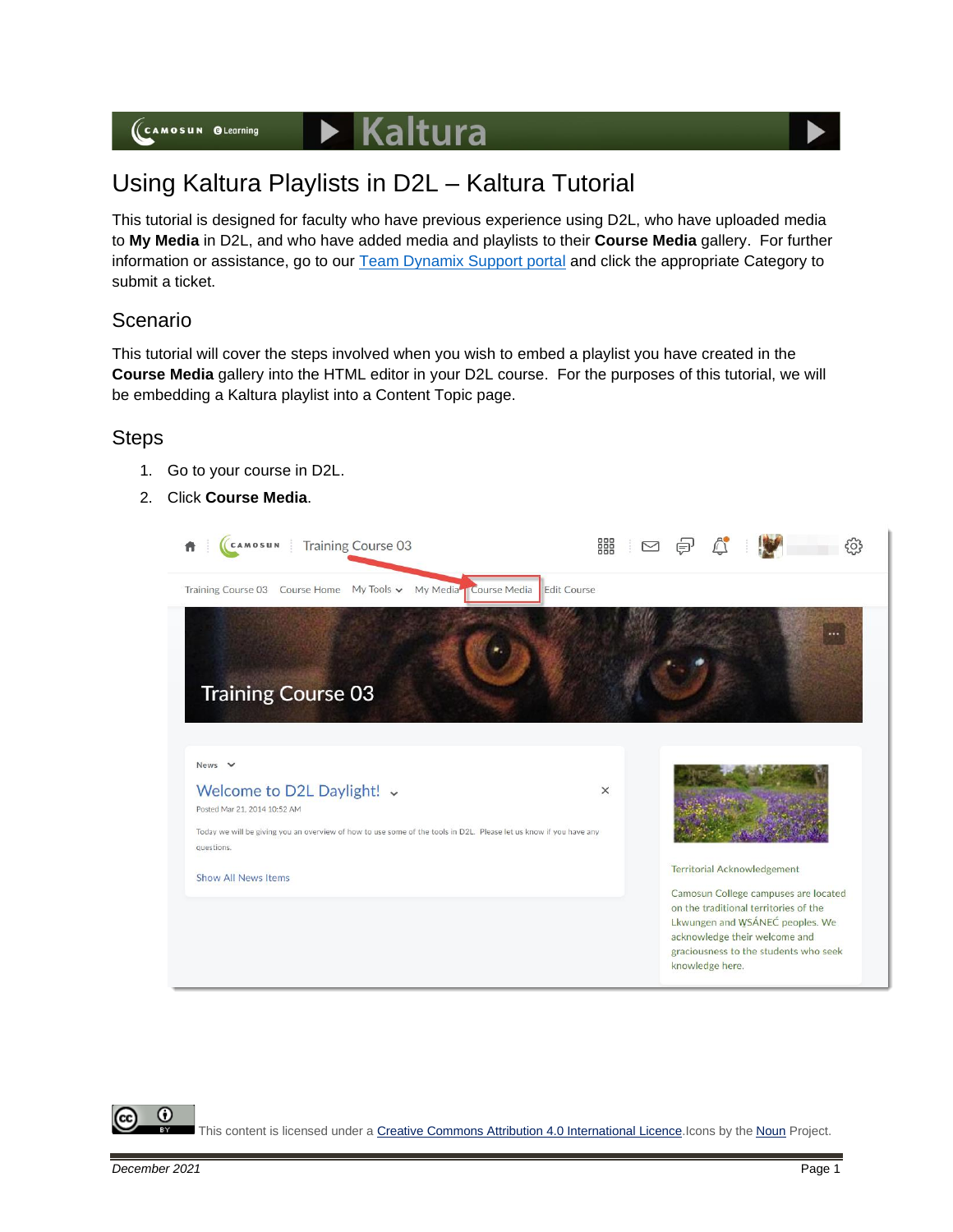3. Click the Channel Actions menu at the top right and select **Edit**.



4. Click **Playlists**.

| <b>Edit Media Gallery</b><br>Playlists<br>Details |                                                                                                                                                                                             |      |        |           |   |         |     |   |                |
|---------------------------------------------------|---------------------------------------------------------------------------------------------------------------------------------------------------------------------------------------------|------|--------|-----------|---|---------|-----|---|----------------|
| Description:                                      | $Black \sim$<br>This is the Media Gallery for Training Course 03. Here you will find playlists relevant to each of the topics we are covering<br>in this course.                            | Bold | Italic | Underline | ≡ | æ.<br>蛋 | ìЕ. | ዔ | $\overline{1}$ |
| Tags:<br>Options:                                 | * training<br>Moderate content (media will not appear in media gallery until approved by the gallery manager)<br>Enable comments in Media Gallery<br>Reep comments private to Media Gallery |      |        |           |   |         |     |   |                |

This content is licensed under [a Creative Commons Attribution 4.0 International Licence.I](https://creativecommons.org/licenses/by/4.0/)cons by the [Noun](https://creativecommons.org/website-icons/) Project.

 $\overline{0}$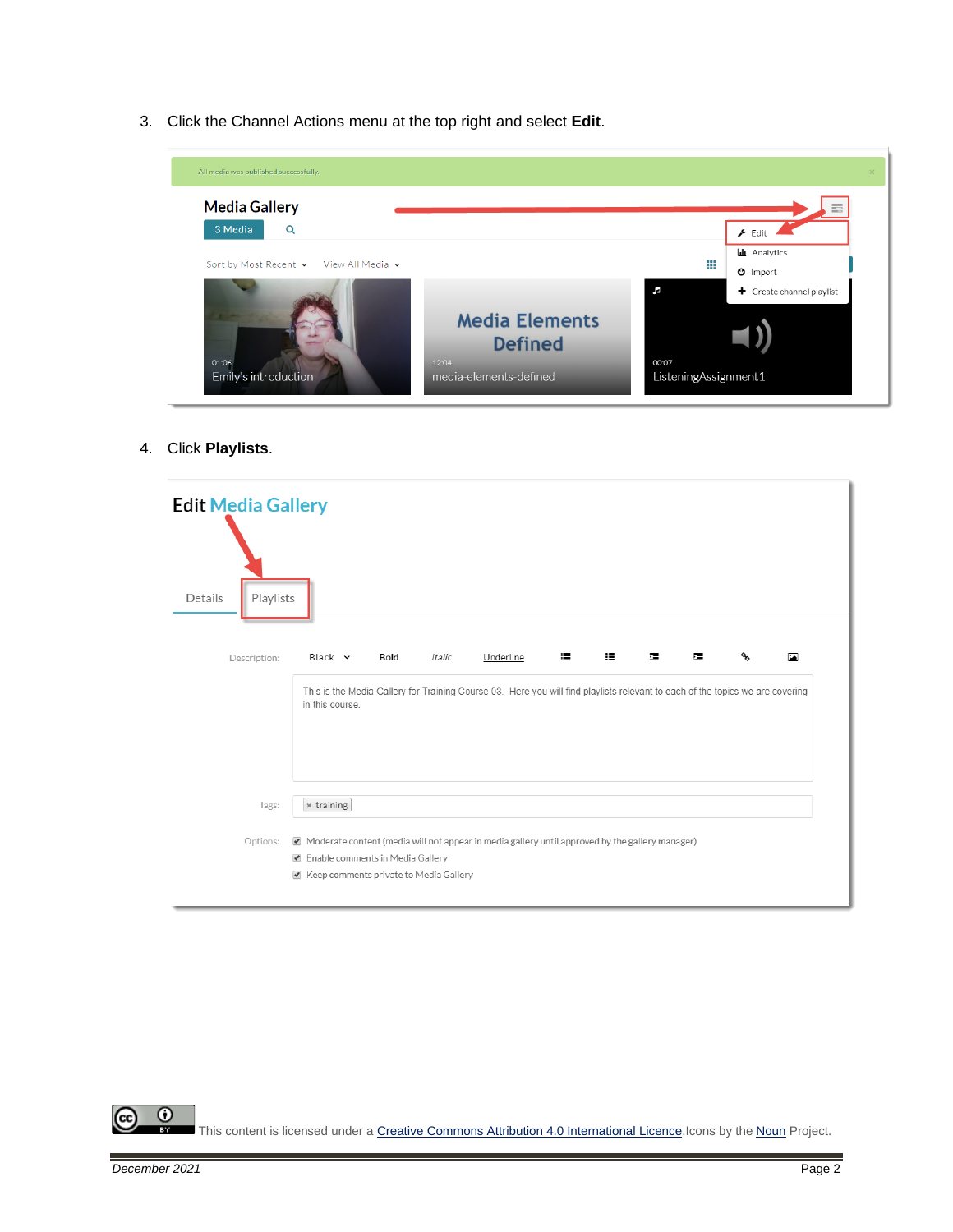5. In the **Actions** column, click the **Embed** icon (</>) for the playlist you want to embed into the HTML editor. We will be making a copy of the embed code, so we can paste it into the HTML editor in the Content tool.



6. In the **Share & Embed** box, if needed, select the playlist view you prefer, **Vertical** or **Horizontal**, and the **Max Embed Size**. We recommend keeping **Auto Play Off**.

Click **Copy Embed**, then click **Done**. You can paste the code into a WORD document or a text editor if you like, or open another tab and get ready to copy it into the HTML editor (as per the steps below) before copying it.

| Share & Embed                                                                                 |              |                                               |
|-----------------------------------------------------------------------------------------------|--------------|-----------------------------------------------|
| <b>Embed Settings:</b>                                                                        |              |                                               |
| Choose Player<br>Vertic Player                                                                | $\checkmark$ |                                               |
| 400x620<br>Max Embed Size                                                                     | $\checkmark$ | $\mathbf{C}$<br>0:00 / 0:53<br>HH             |
| Off<br>Auto Play                                                                              |              | Module 1 Playlist<br>3 videos<br><b>KK PH</b> |
| <iframe src="https://admin.video.t</td> <td>Copy Embed</td> <td>0:53<br/>pinkmoose Proje</td> | Copy Embed   | 0:53<br>pinkmoose Proje                       |
|                                                                                               |              | <b>Done</b>                                   |
|                                                                                               |              |                                               |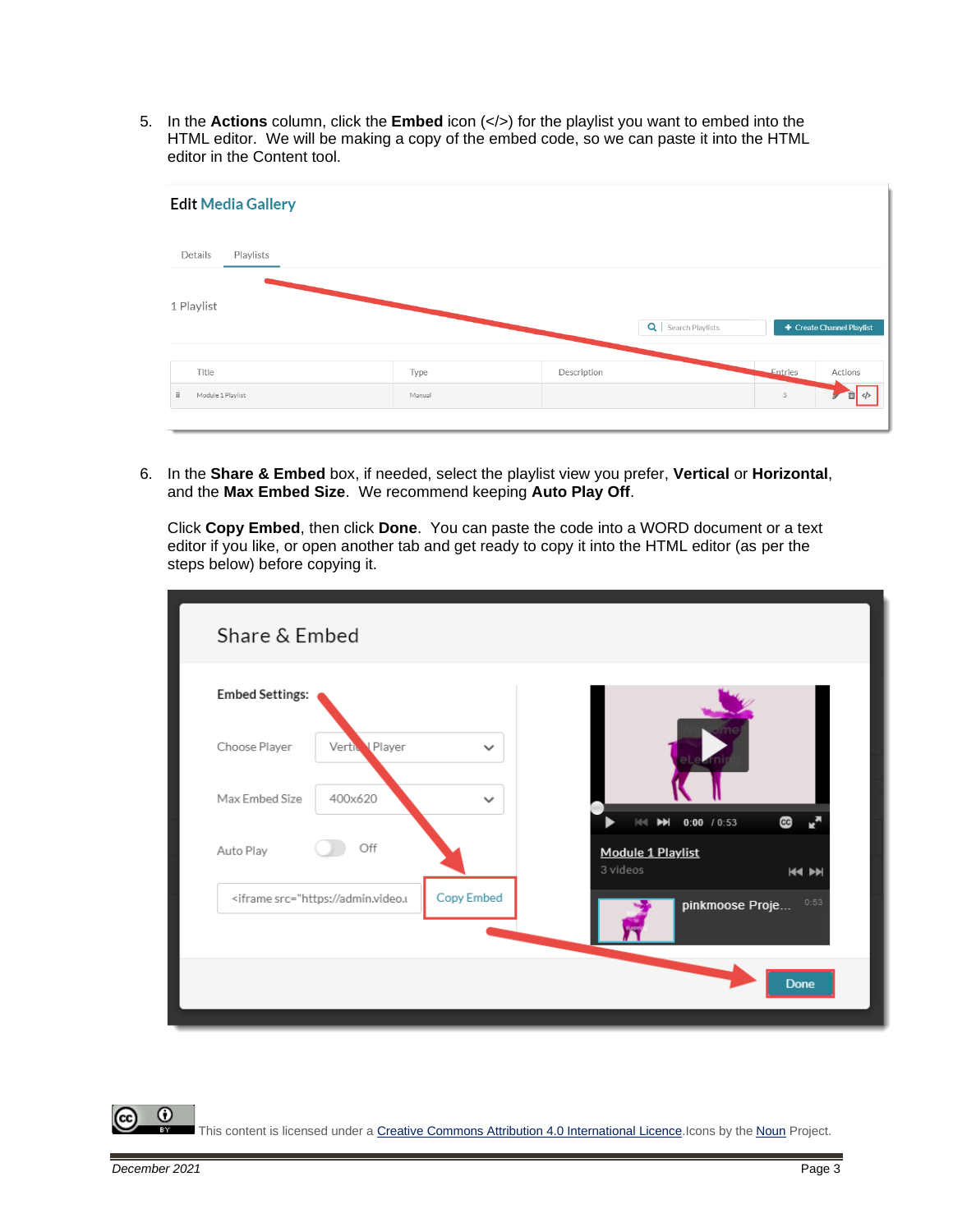- 7. Go to the **Content** tool, and click on the title of the Module you want to add your playlist to.
- 8. Click **New** and select **Create a File**.

| $\alpha$<br><b>Search Topics</b>            | Kaltura Videos ~                                                                                                                       | <b>Print</b> | Settings       |
|---------------------------------------------|----------------------------------------------------------------------------------------------------------------------------------------|--------------|----------------|
| 稟<br>Overview<br>Bookmarks                  | Add dates and restrictions<br>Add a description                                                                                        |              | Draft $\smile$ |
| Course Schedul<br>Table of Contents         | Bulk Edit<br>New $\vee$<br>Add Existing Activities $\vee$<br><b>Noad Files</b><br>Drag and drop files here to create and update topics |              |                |
| Kaltura Videos<br>H<br>Draft                | eo or Audio<br>Create a File<br>Create a Link                                                                                          |              |                |
| ÷.<br>Sample Module<br>Ħ.<br>Sample Rubrics | Add from Manage Files<br>New Checklist                                                                                                 |              |                |

9. Give your Topic a **Title**. Then click in the **HTML** editor box and add some text to provide a context for the playlist you will be embedding. For example, explain to your students what the playlist contains and how they should be using it. Make sure to hit your Enter key so your cursor appears below the text you just typed in, otherwise your playlist may not appear where you want it to! Click on the **Insert Stuff** icon at the top left of the HTML editor.

| Sreate a File in "Kaltura Videos"        |                                                                                                                                                                                                 |   |                          |               |          |
|------------------------------------------|-------------------------------------------------------------------------------------------------------------------------------------------------------------------------------------------------|---|--------------------------|---------------|----------|
| Chapter 2 Playlist                       | En Browse for a Template                                                                                                                                                                        |   |                          |               |          |
| Par aph<br>D<br>$\overline{\phantom{a}}$ | 医细胞<br>в<br>$\sqcup$<br>$\boldsymbol{I}$<br>Verdana<br>Size<br>$\checkmark$<br>$\checkmark$<br>$\overline{\phantom{a}}$<br>$\overline{\phantom{a}}$<br>$\checkmark$<br>$\overline{\phantom{a}}$ | 髎 | $\overline{\phantom{a}}$ |               | $\cdots$ |
|                                          | Below is the playlist containing a list of all the videos in Chapter 2. Click on the title of the video you wish to watch.                                                                      |   |                          |               |          |
|                                          |                                                                                                                                                                                                 |   |                          |               |          |
|                                          |                                                                                                                                                                                                 |   |                          |               |          |
|                                          |                                                                                                                                                                                                 |   |                          |               |          |
|                                          |                                                                                                                                                                                                 |   |                          |               |          |
|                                          |                                                                                                                                                                                                 |   |                          | A/ ® の IQ X / |          |
|                                          |                                                                                                                                                                                                 |   |                          |               |          |

⋒ This content is licensed under [a Creative Commons Attribution 4.0 International Licence.I](https://creativecommons.org/licenses/by/4.0/)cons by the [Noun](https://creativecommons.org/website-icons/) Project.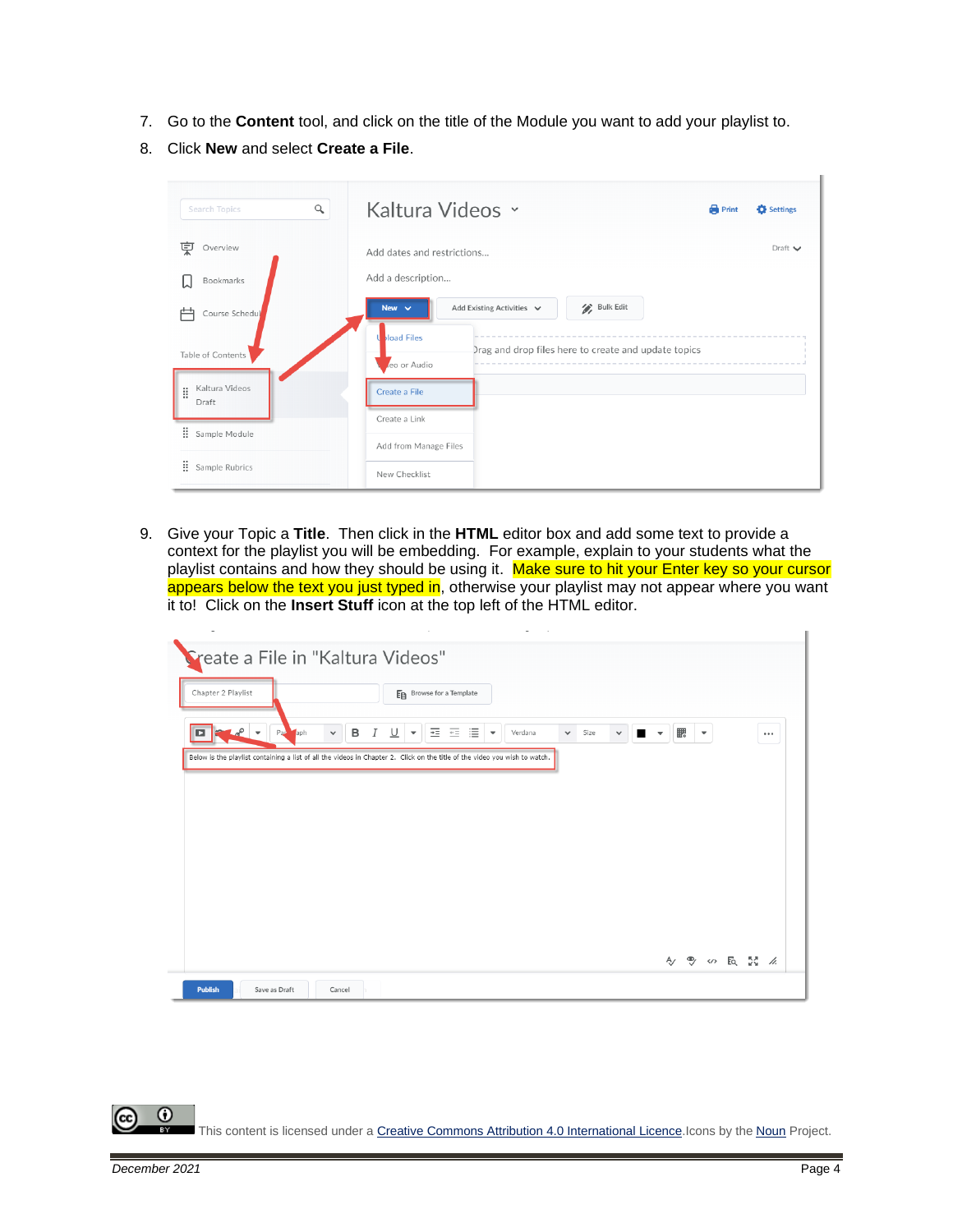10. In the **Insert Stuff** pop-up, click **Enter Embed Code**.



11. Copy the code from the Course Gallery into the **Embed Code** box and click **Next**.



⋒ This content is licensed under [a Creative Commons Attribution 4.0 International Licence.I](https://creativecommons.org/licenses/by/4.0/)cons by the [Noun](https://creativecommons.org/website-icons/) Project.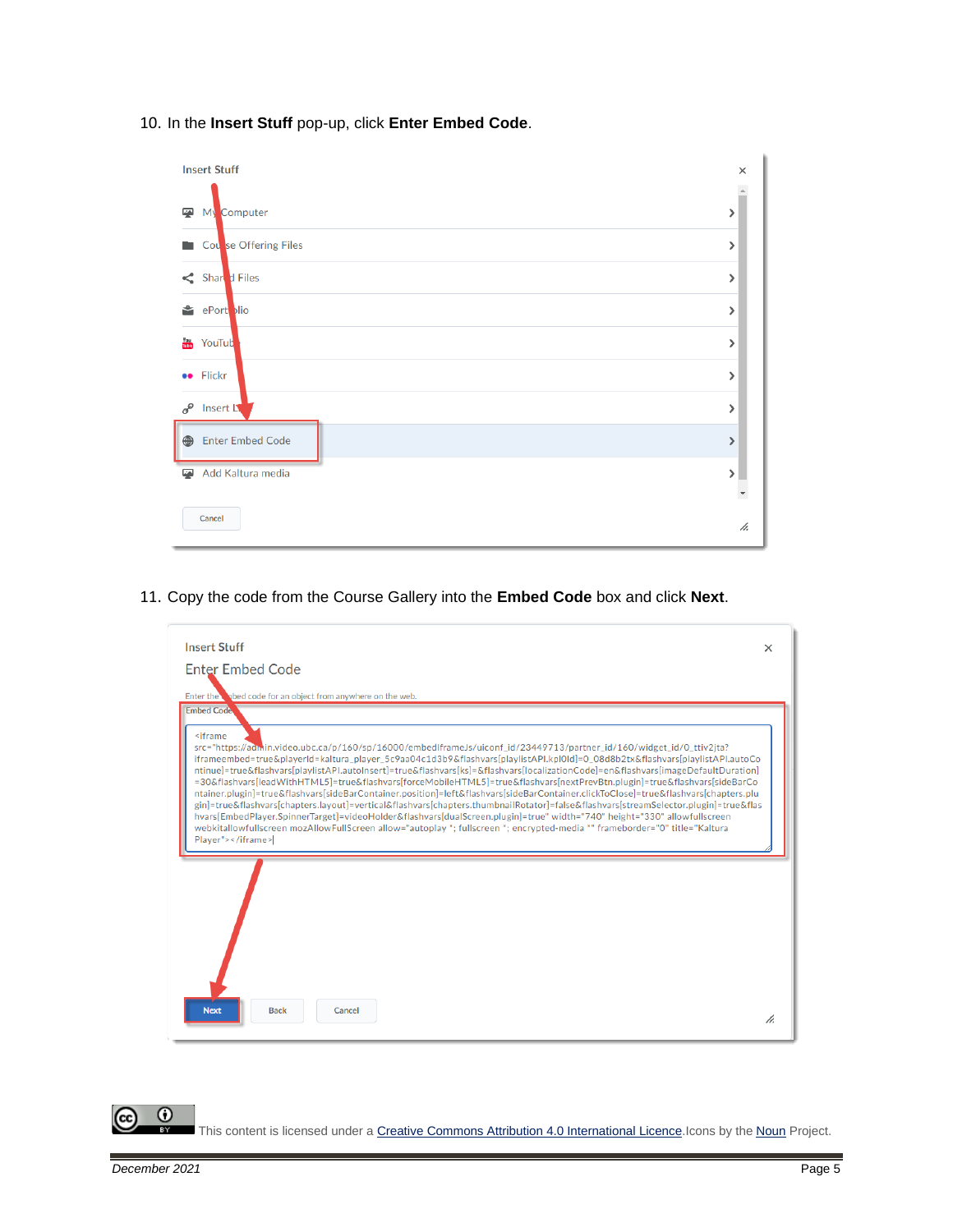12. If you see a warning indicating that the playlist has been blocked, click **Allow**. Then once you see your playlist, click **Insert**.

| <b>Insert Stuff</b><br><b>Enter Embed Code</b><br>Properties                                                                             |
|------------------------------------------------------------------------------------------------------------------------------------------|
| <b>Refresh Preview</b>                                                                                                                   |
| We blocked this for you<br>https://admin.video.ubc.ca/p/160/sp/<br>This media is from another website.<br>Do you want to allow it?       |
| Always trust this URL<br>Allow                                                                                                           |
|                                                                                                                                          |
| <b>Back</b><br>Cancel<br><b>Insert</b>                                                                                                   |
| <b>Insert Stuff</b><br>Enter Embed Code<br>Properties                                                                                    |
| Refresh Preview<br>Chapter 2 Playlist<br>2 videos<br><b>KK PH</b>                                                                        |
| media-elements-defined 12:04<br>Media Elements<br>Defined<br><b>Media Elements</b><br>AV-Edit Progression<br>Def ne <mark>d</mark><br>不好 |
| $1x - \frac{1}{x}$<br>$  \cdot  $ $  $ $  $<br>$0:00$ / 12:04<br>G<br>崇<br><sup>o</sup> Block content from this web address              |
| Back<br>Cancel<br><b>Insert</b>                                                                                                          |

 $\overline{0}$ (cc This content is licensed under [a Creative Commons Attribution 4.0 International Licence.I](https://creativecommons.org/licenses/by/4.0/)cons by the [Noun](https://creativecommons.org/website-icons/) Project.